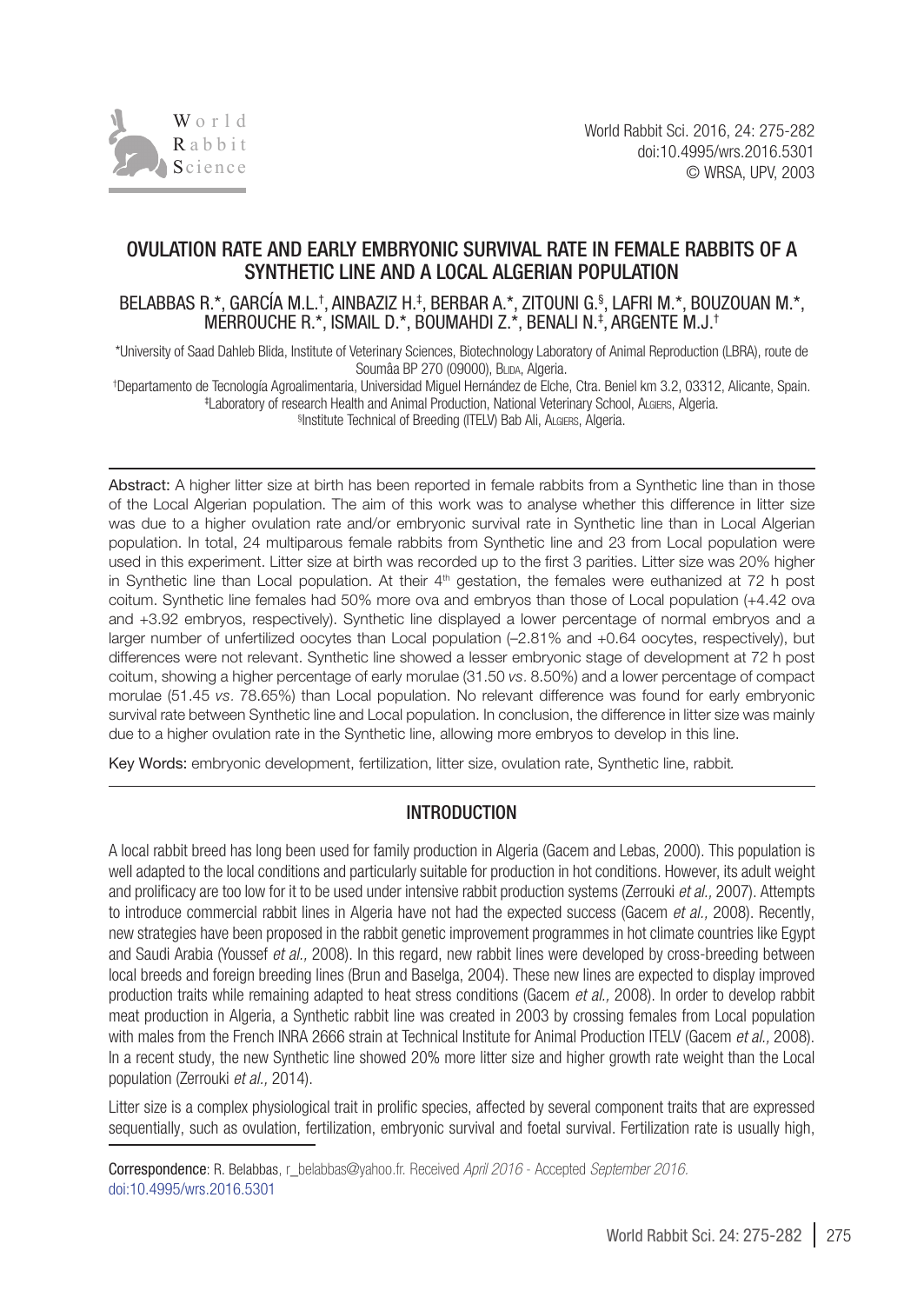exceeding 90 to 95% (Peiró *et al.,* 2014, in rabbits; Geisert and Schmitt, 2002, in pigs; Wilmut *et al.,* 1986, in mice), and is therefore not considered a limiting factor of litter size in prolific species. However, approximately 30 to 40% of the ova do not result in foetuses to term and one-third to one-half of these losses occur before implantation, when embryos are in the oviduct (Santacreu *et al.,* 2005, in rabbits; Ford *et al.,* 2002 in pigs; Holt *et al.,* 2004, in mice). Most of these embryonic losses are characterized by asynchronous development of the embryo with the uterine status, as reviewed by Geisert and Schmitt (2002). Ovulation in rabbit is induced by the stimuli associated with coitus. Rabbit is therefore the ideal model for such studies. Until now, it is unknown whether the difference in litter size between Synthetic line and Local population is determined in the early stages of gestation. The aim of the present study was to analyse ovulation rate, fertilization rate, early embryonic development and survival in female rabbits from the Synthetic line and the Local Algerian population.

# MATERIAL AND METHODS

This experiment was conducted at the Experimental Station of the University Saad Dahleb, Blida (Algeria). All experimental procedures involving animals were approved by the Research Ethics Committee of the Department of Veterinary Sciences, University of Blida, Algeria.

## *Experimental animals*

Rabbit does from Local Algerian population (n=23) and Synthetic line (n=24) were used in this experiment. The females were obtained from the Livestock Technical Institute (ITELV Bab Ali, Algeria). The Local Algerian population was generated from breeding stock received from different Algerian counties (Ain el Benian, Ain M'Lila, Sidi Belabes, Blida, Constantine, Djelfa, Ksar Chelala, Tiaret and Tizi Ouzou) in 1988. The animals were divided into groups according to their origins, kept in closed groups and mated following a rotary intersection plan among groups. The rotation began in 1988 and closed in 2005. The Synthetic line was created as part of an agreement to transfer biological material for experimental purposes between INRA (France) and ITELV (Algeria). The first generation of rabbits was obtained by inseminating females from Local population with semen from males of the INRA 2666 strain in 2003. This latter strain was itself an experimental synthetic strain, resulting from crossbreeding between the INRA 2066 strain and V strain from the Polytechnic University of Valencia, in Spain (Brun and Baselga, 2004). The next generation of Synthetic line was obtained using the rotated plan between families from the same generation to minimize the increase in consanguinity. Synthetic line was constituted after 5 generations of intermingling (Gacem *et al.,* 2008).

The females were housed in flat deck cages and kept under controlled photoperiod with 16 hours of light: 8 hours of dark. Natural mating was performed with males from the same generation as the females. Does were fed *ad libitum* with a commercial pellet diet containing less than 16.5% crude protein and 15.5% crude fibre. Females were first mated at 18 wk of age and at 10 d after parturition thereafter. At their 4<sup>th</sup> gestation, non-lactating females were weighed and mated. At 72 h post coitum, all females were euthanized by intravenous administration of sodium thiopental in a dose of 50 mg/kg of body weight (Thiobarbital, B. Braun Medical S.A., Barcelona, Spain). Immediately after, the entire reproductive tract was removed and the ovaries were weighed. The number of *corpora hemorrhagica*, i.e. follicles with ovulation stigmas, and haemorrhagic follicles, i.e., follicles without ovulation stigmas with a presence of blood in the antral cavity, were recorded in both ovaries. The oviduct and the first one-third of the uterine horn were flushed with 5 mL of 150 m*M* ammonium bicarbonate solution at room temperature to recover embryos and oocytes.

# *Traits analysed*

The traits measured were litter size up to the first 3 parities, body weight of does at  $4<sup>th</sup>$  mating (g), ovulation rate estimated as number of *corpora hemorrhagica*, average weight of both ovaries (g), number of haemorrhagic follicles, total number of embryos recovered that included number of normal and abnormal embryos recovered, and number of unfertilized oocytes recovered. The classification of the recovered embryos was carried out by 2 operators according to the methodology followed by Peiró *et al.* (2007) using a binocular stereoscopic microscope. The embryos were classified as normal, when they presented homogenous cellular mass and intact zona pellucida. In contrast, degenerated embryos, embryos with a granular cytoplasm and irregular shape or embryos with a stage of development different from that expected, were classified as abnormal. The normal embryos were classified as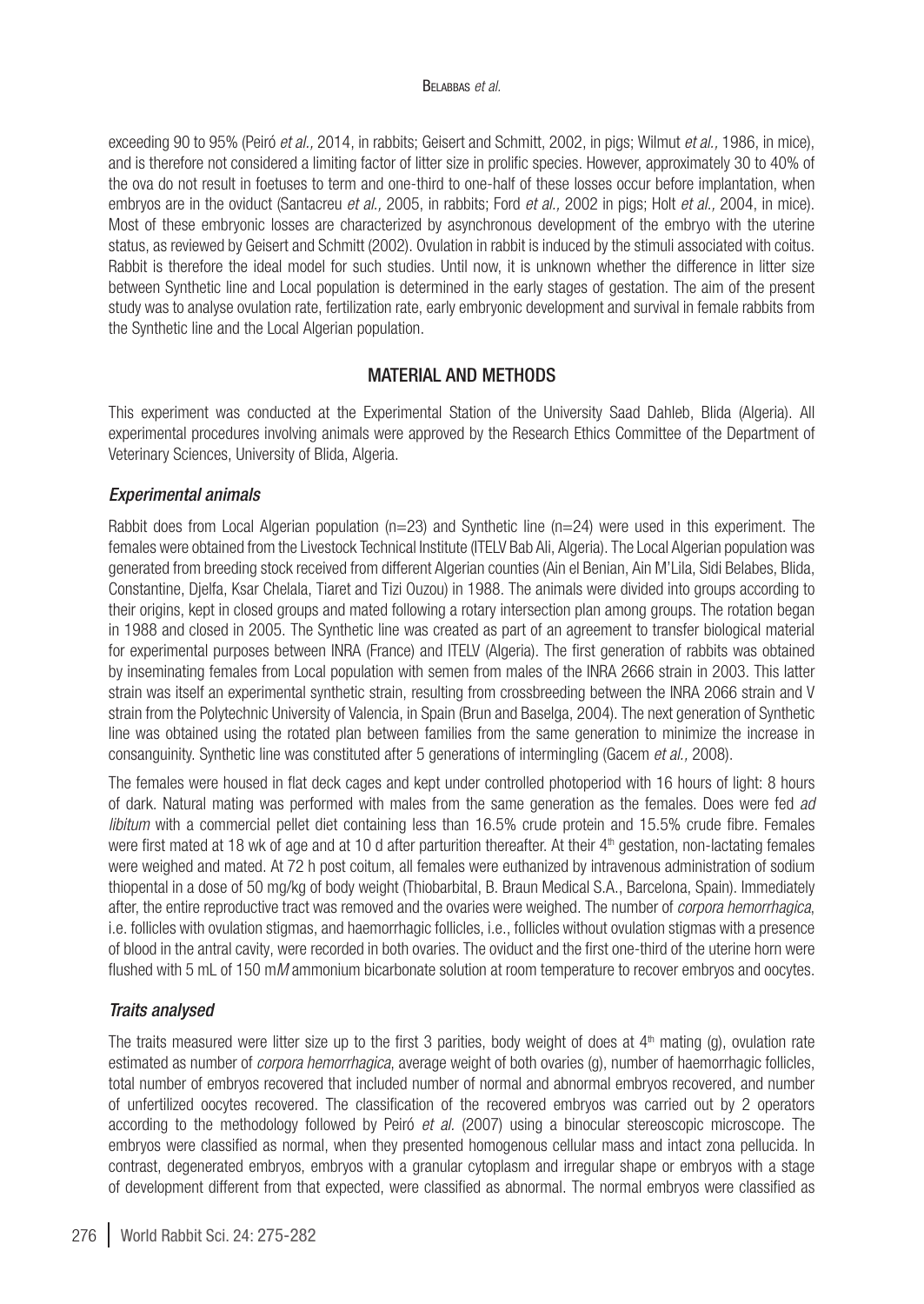early morulae, compact morulae and early blastocysts. The following traits were calculated: percentage of normal embryos recovered [(normal embryos recovered/total number of embryos recovered)×100], percentage of abnormal embryos recovered [(abnormal embryos recovered/total number of embryos recovered)×100], fertilization rate [(total number of embryos recovered/{total number of embryos recovered+unfertilized oocytes recovered})×100], embryonic survival rate [(normal embryos recovered/ovulation rate)×100], percentage of early morulae [(number of early morulae/normal embryos recovered)×100], percentage of compacted morulae [(number of compacted morulae/ normal embryos recovered)×100], and percentage of early blastocysts [(number of early blastocysts/normal embryos recovered)×100].

### *Statistical analyses*

All analyses were performed using Bayesian methodology. Litter size was analysed with the following model: y<sub>ijklmn</sub>=μ+L<sub>i</sub>+P<sub>j</sub>+LS<sub>k</sub>+S<sub>l</sub>+p<sub>ijklm</sub>+e<sub>ijklmn</sub>, where μ is general mean, L<sub>i</sub> is the line effect (2 levels: Synthetic line and Local Algerian population),  $P_j$  is the effect of parity (3 levels: 1st, 2nd and 3<sup>rd</sup> parity), LS<sub>k</sub> is the effect of lactation status (3 levels: nulliparous does, lactating and non-lactating does at 2<sup>nd</sup> or 3<sup>rd</sup> gestation), S<sub>i</sub> is the season effect (3 levels),  $p_{i_{lstm}}$  is the permanent effect of female, and  $e_{i_{lstm}}$  is the error. The model for body weight of does, ovulation rate, ovary weight, number of haemorrhagic follicles, embryos recovered, percentage of normal and abnormal embryos, unfertilized oocytes, fertilization rate, embryonic survival rate and percentage of early morulae, compacted morulae and early blastocysts included only the line effect. Moreover, ovulation rate and ovary weight were analysed with covariate body weight of does, and ovary weight, number of haemorrhagic follicles and number of embryos recovered were analysed with covariate ovulation rate. Bounded uniform priors were used for all unknowns with the exception of the permanent effect of female, which was considered normally distributed with mean=0 and variance=l $\sigma_\rho^2$ , where I is an identity matrix, and *σ<sub>ρ</sub>* is the *a priori* variance of the permanent effect. Residuals were *a priori* normally distributed with mean=0 and variance=I $\sigma_e^2$ . The priors for the variances were also bounded uniform. Marginal posterior distributions for all unknowns were estimated using Gibbs sampling. The Rabbit program developed by the Institute for Animal Science and Technology (Valencia, Spain) was used for all procedures. Chains of 60000 samples with a burn-in period of 10000 were used. One sample out of 10 was saved to avoid high correlations between consecutive samples. Convergence was tested using Geweke's Z criterion (Sorensen and Gianola, 2002) and Monte Carlo sampling errors were computed using time-series procedures described in Geyer (1992). These parameters were obtained from the marginal posterior distributions of the differences between lines: the median of the marginal posterior distribution of the difference between Synthetic line and Local population  $(D_0, \cdot)$ , the highest posterior density region at 95% (HPD<sub>05%</sub>), the probability of lines being different (probability of the difference between Synthetic line and Local population being greater than 0 when this difference is greater than 0 or the probability of the difference being less than 0 when this difference is less than 0; *P* ), the guaranteed value of a difference (k) with a probability of 80% (limit of the interval  $[k, +\infty)$  when the difference is greater than 0 or the limit of the interval  $(-\infty, k]$  when the difference is less than 0), the probability of relevance (probability of the difference being greater than a relevant value;  $P_{\rm p}$ ). A relevant value (R) is the minimum difference which could be detected in experimental designs and having biological or economic significance. We considered one-third of the phenotypic deviation standard of each trait as a relevant value for the differences between Synthetic line and Local Algerian population, as in other studies (Blasco, 2005).

## **RESULTS**

Descriptive statistics for reproductive traits in Synthetic line and Local population are shown in [Table 1.](#page-3-0) Coefficients of variation (CV) were calculated to determine the variability of each trait within Synthetic line and Local population. The number of abnormal embryos, unfertilized oocytes, early morulae, compacted morulae and early blastocysts presented higher CV than the rest of reproductive traits in both Synthetic line and Local population. Synthetic line displayed higher CV than Local population only for body weight of does, number of haemorrhagic follicles and normal embryos. The remaining traits showed higher CV in Local population than in Synthetic line, i.e. ovulation rate, total number of embryos recovered, abnormal embryos, unfertilized oocytes, fertilization rate, embryonic survival and development, indicating considerable differences in variability of traits recorded between groups.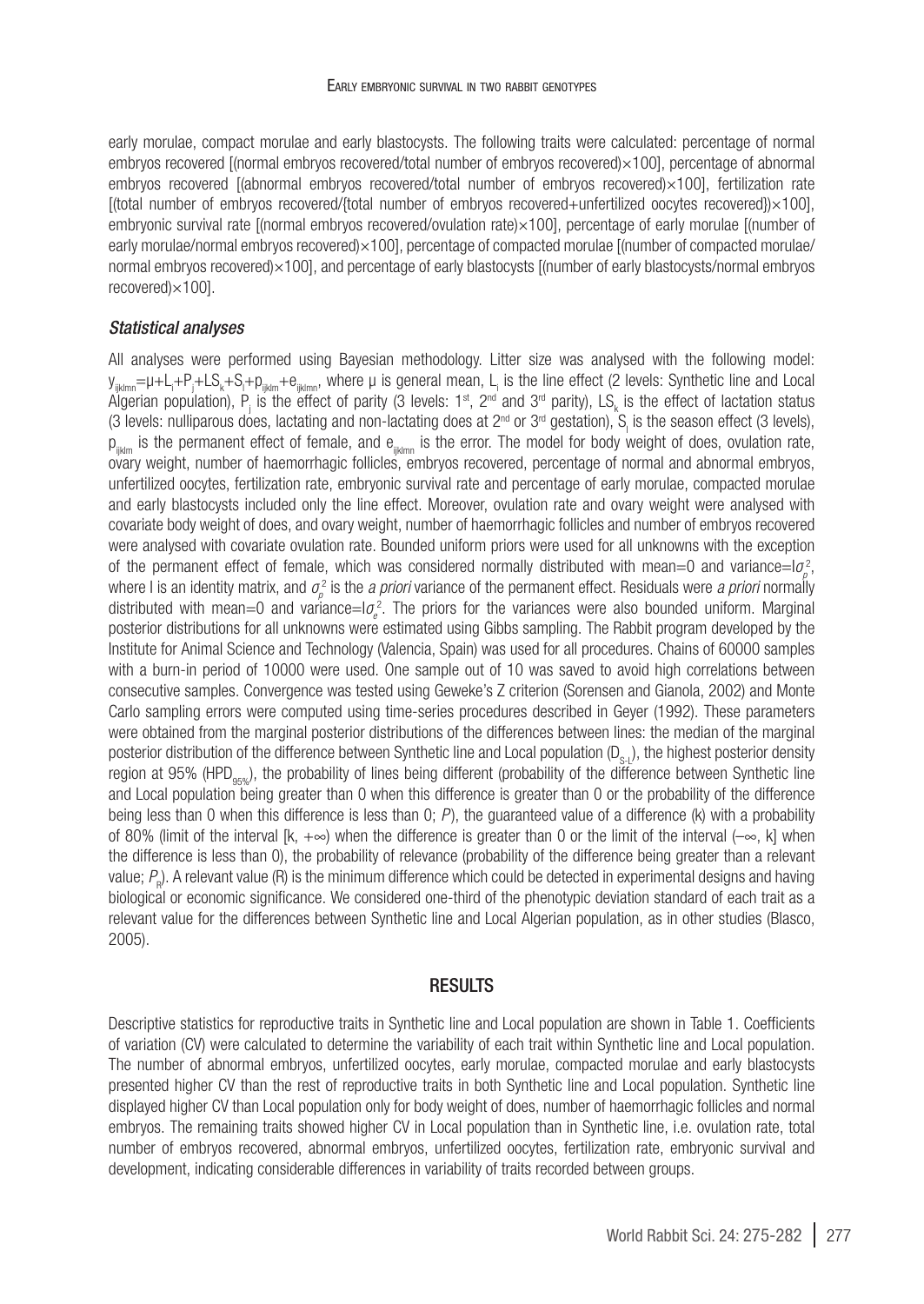#### Belabbas *et al.*

|                                   | Synthetic line $(n=24)$ |           |       | Local population (n=23) |           |       |
|-----------------------------------|-------------------------|-----------|-------|-------------------------|-----------|-------|
|                                   | Mean                    | <b>SD</b> | CV(%) | Mean                    | <b>SD</b> | CV(%) |
| Litter size <sup>a</sup> (kits)   | 8.29                    | 1.85      | 22.3  | 6.99                    | 1.53      | 21.9  |
| Body weight (g)                   | 3417                    | 407       | 11.9  | 3279                    | 257       | 7.8   |
| Ovulation rate (ovum              | 13.29                   | 1.90      | 14.3  | 8.74                    | 2.47      | 28.2  |
| Ovary weight (g)                  | 0.53                    | 0.16      | 30.5  | 0.38                    | 0.11      | 28.9  |
| Haemorrhagic follicles            | 1.62                    | 1.41      | 86.7  | 0.44                    | 0.59      | 135.6 |
| Total embryos recovered (embryos) | 11.62                   | 2.14      | 18.4  | 7.69                    | 1.87      | 24.3  |
| Normal embryos (%)                | 95.31                   | 6.06      | 6.4   | 98.11                   | 4.26      | 4.3   |
| Abnormal embryos (%)              | 4.69                    | 6.06      | 129.3 | 1.89                    | 4.26      | 226.3 |
| Unfertilized oocytes recovered    | 1.50                    | 1.28      | 85.7  | 0.87                    | 1.50      | 172.6 |
| Fertilization rate (%)            | 88.63                   | 8.89      | 10.1  | 91.18                   | 15.01     | 16.5  |
| Embryonic survival (%)            | 83.69                   | 12.89     | 15.4  | 87.84                   | 15.80     | 18.1  |
| Early morulae (%)                 | 31.50                   | 29.49     | 93.6  | 8.50                    | 15.86     | 186.5 |
| Compacted morulae (%)             | 51.45                   | 23.30     | 45.3  | 78.65                   | 24.44     | 31.1  |
| Blastocysts (%)                   | 17.05                   | 16.68     | 97.8  | 12.84                   | 23.21     | 180.7 |

<span id="page-3-0"></span>Table 1: Means, standard deviations (SD) and coefficients of variation (CV) for studied traits in Synthetic line and Local population.

a : Synthetic line had 72 data and Local population had 69 data.

Features of the estimated marginal posterior distributions of the differences between Synthetic line and Local population  $(D_{s})$  for each trait are presented in [Table 2](#page-4-0). For all the traits analysed, Monte Carlo standard errors were small and lack of convergences was not detected by the Geweke test. For litter size estimated up to 3 parities, Synthetic line showed a higher value than Local population  $(D_{\rm c} = 1.32$  kits,  $P(D_{\rm c} > 0=1)$  and guaranteed value of difference with a probability of 80% ( $k_{\text{av}}$ ) was very high (1 kits). In practice, we were interested not only in determining whether Synthetic line and Local population were different but whether this difference was relevant. A difference can be relevant or important from either an economic or a biological point of view. We considered one third of the standard deviation of the trait as a relevant difference (R) between Synthetic line and Local population. For example, R would be 0.7 kits for litter size, which means that litter size in Synthetic line was 20% greater than in Local population. The probability of the difference being greater than R was high  $(P_\text{\tiny R}\text{=}0.93)$ , indicating a strong evidence for showing that difference was relevant. Body weight was higher in Synthetic line than in Local population (D<sub>s-L</sub>=140 g, *P*(D<sub>s-L</sub>>0)=0.91), but  $P_R$  did not allow us to infer that the difference was relevant (0.65). Synthetic line females released 50% more ova than those of the Local population  $(D_{s_1}=4.42$  ova,  $P(D_{s_1}>0)=1$ ). The probability of the difference being higher than R was equal to 1. Moreover, the difference for ovulation rate was not much reduced when using body weight of doe as covariate  $(D_{s-}=4.23$  ova and  $P_{R}=1$ ). The ovary of females from Synthetic line was 40% heavier than in Local population (D<sub>s-L</sub>=0.15 g, *P*(D<sub>s-L</sub>>0)=1), and this difference was relevant (*P*<sub>R</sub>=0.99). The difference for ovary weight remained relevant after correction by body weight (D<sub>s-L</sub>=0.12 g,  $P_{\rm R}$ =0.98). However, when ovary weight was corrected by ovulation rate, the difference was no longer relevant (P<sub>R</sub>=0.52). The ovary had a larger number of haemorrhagic follicles in Synthetic line than in Local population  $(D_{s-1}=1.19, P(D_{s-1}>0)=1)$ . The difference after correction by ovulation rate remained relevant (D<sub>s-L</sub>=1.40, *P*<sub>R</sub>=0.96). Synthetic line showed 50% more embryos at 72 h of gestation than Local population (D<sub>s-L</sub>=3.92 embryos, P<sub>R</sub>=1). The difference between Synthetic line and Local population decreased to 0.78 embryos when this trait was corrected by ovulation rate, and evidence was low for inferring that difference was relevant (P<sub>R</sub>=0.55). Synthetic line presented a lower percentage of normal embryos (D<sub>S-L</sub>=–2.81%, *P*(D<sub>S-L</sub><0)=0.96) and a larger number of unfertilized oocytes than Local population  $(D_{\rm S-L}=0.64$  oocytes,  $P(D_{\rm S-L}>0)=0.93$ ), but the differences were not relevant  $(P_{\rm R}=0.70$  and 0.63, respectively). Fertilization rate and embryonic survival were lower in Synthetic line than in Local population. However, the differences were not relevant ( $P_{\rm R}$ =0.26 and 0.39, respectively). Synthetic line females presented a less advanced embryonic stage of development. Indeed, Synthetic line showed higher percentages of early morulae  $(D_{\rm s} = 23.14\%$ ,  $P(D_{\rm s} > 0) = 1$ ) and lower percentages of compacted morulae  $(D_{S-1}=-27.36\%$ ,  $P(D_{S-1}<0)=1$ ) than Local population. Considering a relevant value of 8% for percentage of early and compacted morulae, the probability of these differences being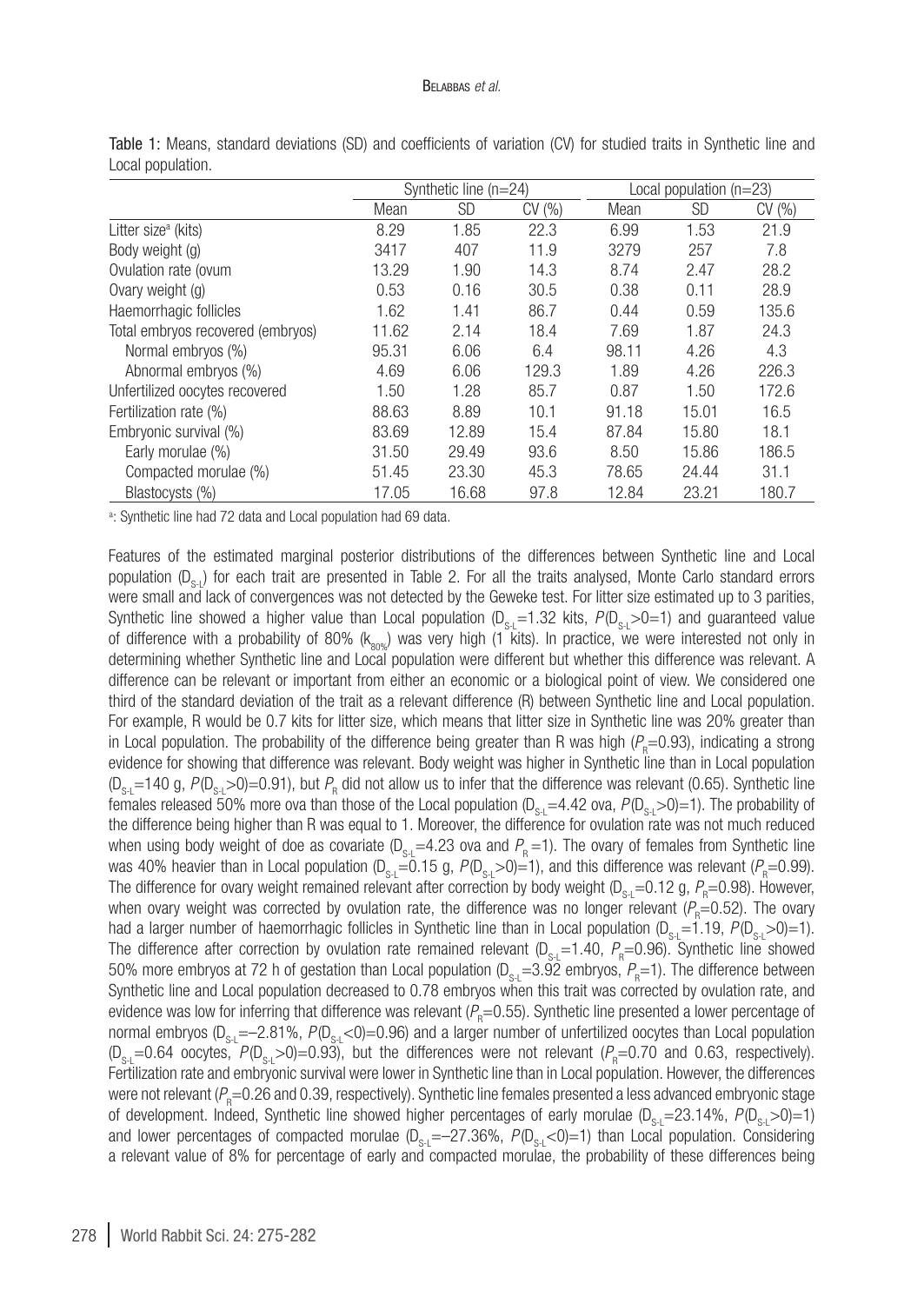|                                       | $D_{s-L}$ | P-value | $\overline{HPD}_{95\%}$ | $k_{\rm 80\%}$ | R              | $P_{R}$ |
|---------------------------------------|-----------|---------|-------------------------|----------------|----------------|---------|
| Litter size <sup>a</sup> (kits)       | 1.32      |         | 0.59, 1.99              | 1.03           | 0.7            | 0.93    |
| Body weight (g)                       | 140       | 0.91    | $-66.355$               | 48             | 100            | 0.65    |
| Ovulation rate (ovum)                 | 4.42      |         | 3.22, 5.65              | 3.92           | 0.7            |         |
| Ovulation rate <sub>RW</sub> (ovum)   | 4.23      |         | 2.99, 5.35              | 3.72           | 0.7            |         |
| Ovary weight (g)                      | 0.15      |         | 0.07, 0.23              | 0.11           | 0.05           | 0.99    |
| Ovary weight $_{\rm RW}$ (g)          | 0.12      |         | 0.05.0.18               | 0.09           | 0.05           | 0.98    |
| Ovary weight $_{\text{OR}}$ (g)       | 0.05      | 0.82    | $-0.06, 0.16$           | 0.01           | 0.05           | 0.52    |
| Haemorrhagic follicles                | 1.19      |         | 0.55, 1.84              | 0.92           | 0.5            | 0.98    |
| Haemorrhagic follicles <sub>or</sub>  | 1.40      |         | 0.42, 2.39              | 0.98           | 0.5            | 0.96    |
| Total embryos recovered (embryos)     | 3.92      |         | 2.85, 5.18              | 3.42           | 0.7            |         |
| Total embryos recovered <sub>op</sub> | 0.78      | 0.89    | $-0.50, 1.98$           | 0.27           | 0.7            | 0.55    |
| Normal embryos (%)                    | $-2.81$   | 0.96    | $-5.91, 0.36$           | $-1.50$        | $-2$           | 0.70    |
| Abnormal embryos (%)                  | 2.80      | 0.96    | $-0.44, 5.82$           | 1.46           | $\overline{c}$ | 0.70    |
| Unfertilized oocytes recovered        | 0.64      | 0.93    | $-0.14, 53$             | 0.28           | 0.5            | 0.63    |
| Fertilization rate (%)                | $-2.47$   | 0.71    | $-9.95, 4.77$           | 0.59           | $-5$           | 0.26    |
| Embryonic survival (%)                | $-3.89$   | 0.81    | $-12.40, 4.62$          | $-0.22$        | $-5$           | 0.39    |
| Early morulae (%)                     | 23.14     | 1       | 8.83, 36.97             | 16.82          | 8              | 0.98    |
| Compacted morulae (%)                 | $-27.36$  |         | $-40.73, -11.48$        | $-21.17$       | $-8$           | 0.99    |
| Blastocysts (%)                       | 4.16      | 0.76    | $-7.75, 16.39$          | $-0.87$        | 8              | 0.26    |

<span id="page-4-0"></span>Table 2: Features of the estimated marginal posterior distributions of the differences between Synthetic line and Local population for litter size and traits measured at 72 h post coitum.

<sup>a</sup>: 72 data in Synthetic line and 69 data in Local line. Ovulation rate<sub>BW</sub>:ovulation rate corrected by body weight of does. Ovary weight $_{\text{BW}}$ : ovary weight corrected by body weight of doe. Ovary weight<sub>or</sub>: ovary weight corrected by ovulation rate. Haemorrhagic follicles<sub>na</sub>: total number of haemorrhagic follicles corrected by ovulation rate. Total embryos recovered<sub>on</sub>: total number of embryos recovered corrected by ovulation rate. D<sub>S-L</sub>: median of the marginal posterior distribution of difference. P: probability of the difference being >0 when D<sub>S-L</sub> >0 and probability of the difference being <0 when D<sub>S-L</sub> <0. HPD<sub>95%</sub>: highest posterior density region at 95%.  $k_{\text{apac}}$ : limit of the interval [k, +∞) when D<sub>s-L</sub> >0 and (–∞, k] when D<sub>s-L</sub> <0. R: relevant value defined as one-third of standard deviation of the trait.  $P_{\textrm{\tiny R}}$ : probability of relevance (probability of the difference being greater than R).

greater than R was high in both traits (P<sub>R</sub>=0.98 and 0.99, respectively). There was no relevant difference between Synthetic line and Local population for percentage of early blastocysts ( $\!cal P}_{_{\rm R}}\!\!=\!\!0.26$ ).

### **DISCUSSION**

Producing meat rabbit under industrialized conditions implies that breeders should have highly specialized lines in terms of numerical productivity. However, this productivity could be compromised by heat stress in hot climate countries. Recently, breeding programmes have proposed the development of new meat rabbit lines in these countries by crossbreeding between local breeds and foreign synthetic lines (Brun and Baselga, 2004), which seems promising in terms of good production and adaptation under hot conditions (Youssef *et al.,* 2008). In this regard, a Synthetic rabbit line was created in Algeria by crossbreeding between a Local population and the INRA 2666 strain (Gacem *et al.,* 2008). After several generations of crossbreeding and homogenization, a difference of more than one kit at birth was found between Synthetic line and Local breed (Zerrouki *et al.,* 2014). In agreement with this result, we also found 20% greater litter size in Synthetic line than in Local population. However, it was unknown whether this difference is related to ovulation or early stage gestation during or after implantation. The present study was focused on the first stage of gestation, i.e. the first 72 h post coitum.

Ovulation rate in Synthetic line was high (13.29 ova) and similar to those in other maternal rabbit lines (Ragab *et al.,* 2014 in the Spanish lines; Salvetti *et al.,* 2007 in French lines). Synthetic line females released roughly 50% more ova than those of the Local population. Ovulation rate in Local line was within the range of those reported in previous studies (Belabbas *et al.,* 2011). Gonadotropic hormones LH and FSH have an important role in ovulation rate, allowing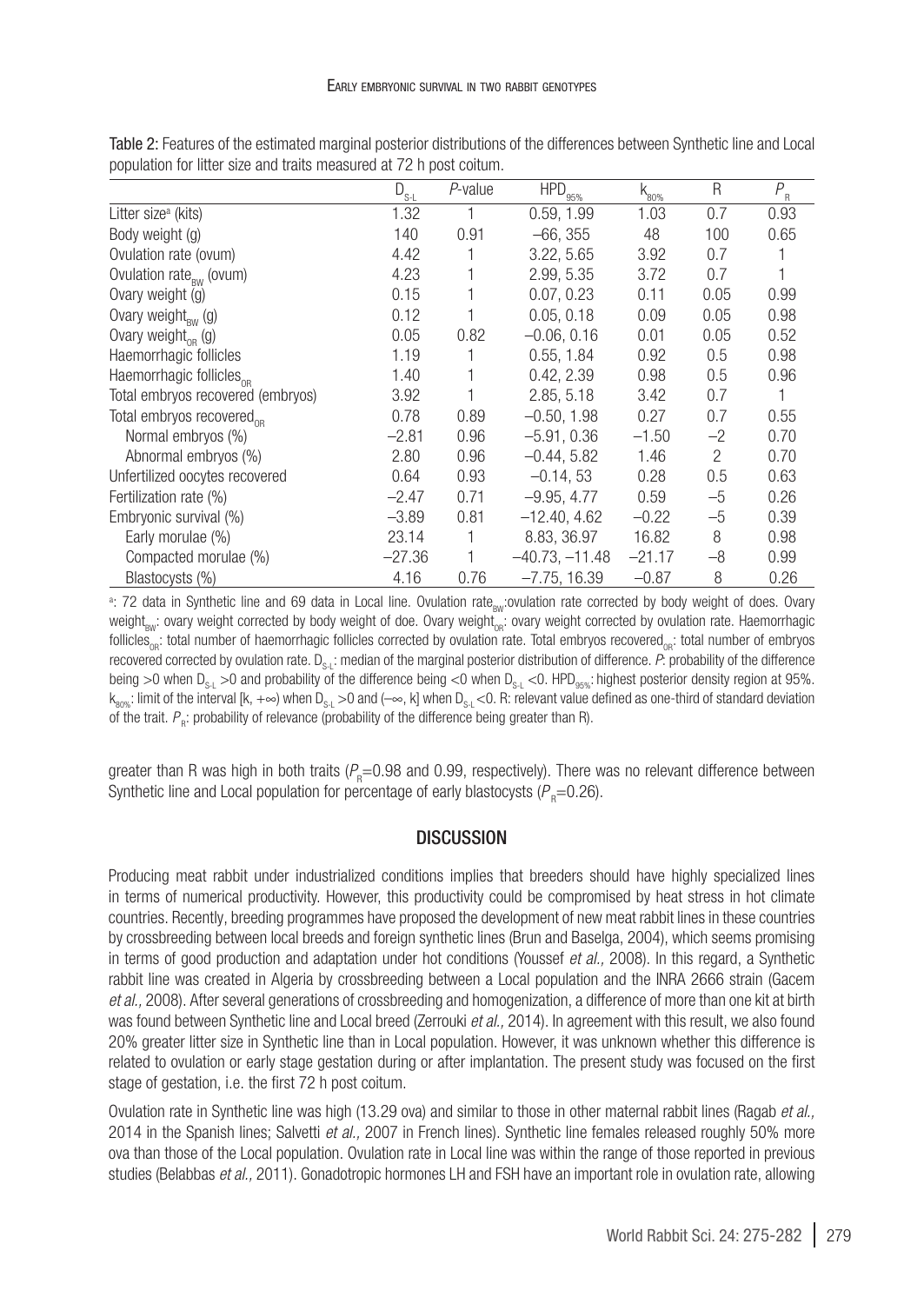#### Belabbas *et al.*

or not the ovulation of all follicles at the time of mating (Hulot *et al.*, 1985). Therefore, difference in ovulation rate could be due to different LH and FSH secretory patterns between Synthetic line and Local population. Ovary weight in Synthetic line was 40% higher than in Local population, due to higher ovulation rate in this line. Moreover, Argente *et al.* (2003) reported a positive relationship between ovary weight and ovulation rate in rabbit. A larger number of haemorrhagic follicles was found in Synthetic line. García-Ximénez and Vicente (1992) also found that the presence of haemorrhagic follicles did not affect ovulation rate, but negatively affected fertilization and embryo survival. These finding would be in agreement with the lower fertilization rate and embryo survival found in Synthetic line than in Local population, although these differences were not relevant. A high number of haemorrhagic follicles may be due to an unbalanced hormonal profile or deficiencies in follicular development, affecting steroidogenic activity or LH receptors, an inadequate neuroendocrine reflex at hypothalamus-pituitary system as a consequence of oestrogen insensitivity or a low bioavailability of steroids (Vicente *et al.,* 2012).

Synthetic line presented 50% more embryos than Local population at 72 h of gestation. This difference disappeared when the total number of embryos recovered was corrected by ovulation rate. The percentage of normal embryos was high in both groups (95% in Synthetic line *vs.* 98% in Local population). These values were in the same range as those reported by Peiró *et al.* (2007) and García *et al.* (2010). However, comparing both groups, Synthetic line showed a lower percentage of normal embryos (95 *vs.* 98%) and a higher percentage of abnormal embryos (5 *vs.* 2%). It appears that an increasing ovulation rate is accompanied by an increase in number of abnormal embryos due to decreasing quality of oocytes, which is in agreement with other studies (Angel *et al.,* 2014; Peiró *et al.,* 2014). In fact, it has been shown that embryonic losses, number of oocytes and degenerated embryos are increased as ovulation rate rises (Angel *et al.,* 2014). Accordingly, Synthetic line displayed larger numbers of unfertilized oocytes than Local population, although the difference was not relevant. At 72 h of gestation, Synthetic line presented less advanced embryo development than Local population. This difference in early embryonic development could be associated with lower embryonic survival rates in Synthetic line than Local population. Moreover, embryo survival rate presented a high value in both Synthetic line and Local population, i.e. more than 85%. Early survival rate in this study was comparable to that reported by Argente *et al.* (2003) and García *et al.* (2010). Difference in embryonic development between lines and strains has been reported by several authors (Bolet and Theau-Clément*,* 1994; Peiró *et al.,* 2007). All these studies clearly show that it is possible to modify the embryonic stage of development in early gestation period by genetics, although it is not clear which mechanisms are involved. Difference in the embryonic stage of development could be principally related to timing of ovulation or oviductal and uterine fluid compositions (Hunter *et al.,* 2004). Torres *et al.* (1987) demonstrated that a high ovulation rate increases ovulatory timing and later ovulating follicles may be fertilized later, inducing more heterogeneous embryo development within the litter (Xie *et al.,* 1990). The oviduct synthesizes and secretes many proteins in many species including rabbit (García *et al.,* 2010), swine (Buhi and Alvarez, 2003), sheep and cattle (Nancarrow and Hill, 1995) which influence the gene expression of the developing embryos. Several proteins play an important role in embryo development and embryogenesis regulation (Insulin-like growth factor 1, Herrler *et al.,* 1998; oviductin, Buhi and Alvarez, 2003; TIMP metallopeptidase inhibitor 1, Hwang *et al.,* 2000; uteroglobin, Riffo *et al.,* 2007; leptin, Zerani *et al.,* 2005). The asynchrony associated with the advanced uterine environment could cause the death of less developed embryos (Wilde *et al.,* 1988; Xie *et al.,* 1990). Accordingly, a higher ovulation rate in Synthetic line would increase ovulation timing, and embryo development stage would consequently be reduced due to an increment in heterogeneity in embryonic development within the litter and asynchrony with the uterine environment.

## **CONCLUSION**

In conclusion, the Synthetic line presented a higher ovulation rate and number of embryos recovered at 72 h post coitum than the Local population, which could explain the difference in litter size at birth between the 2 genotypes. However, neither fertilization rate nor embryo survival at 72 h post coitum were significantly modified by this crossbreeding. The embryo development was less advanced in the Synthetic line, which evidenced the possibility of its modification genetically, as previously demonstrated in many species by modification of oviduct and uterine environments.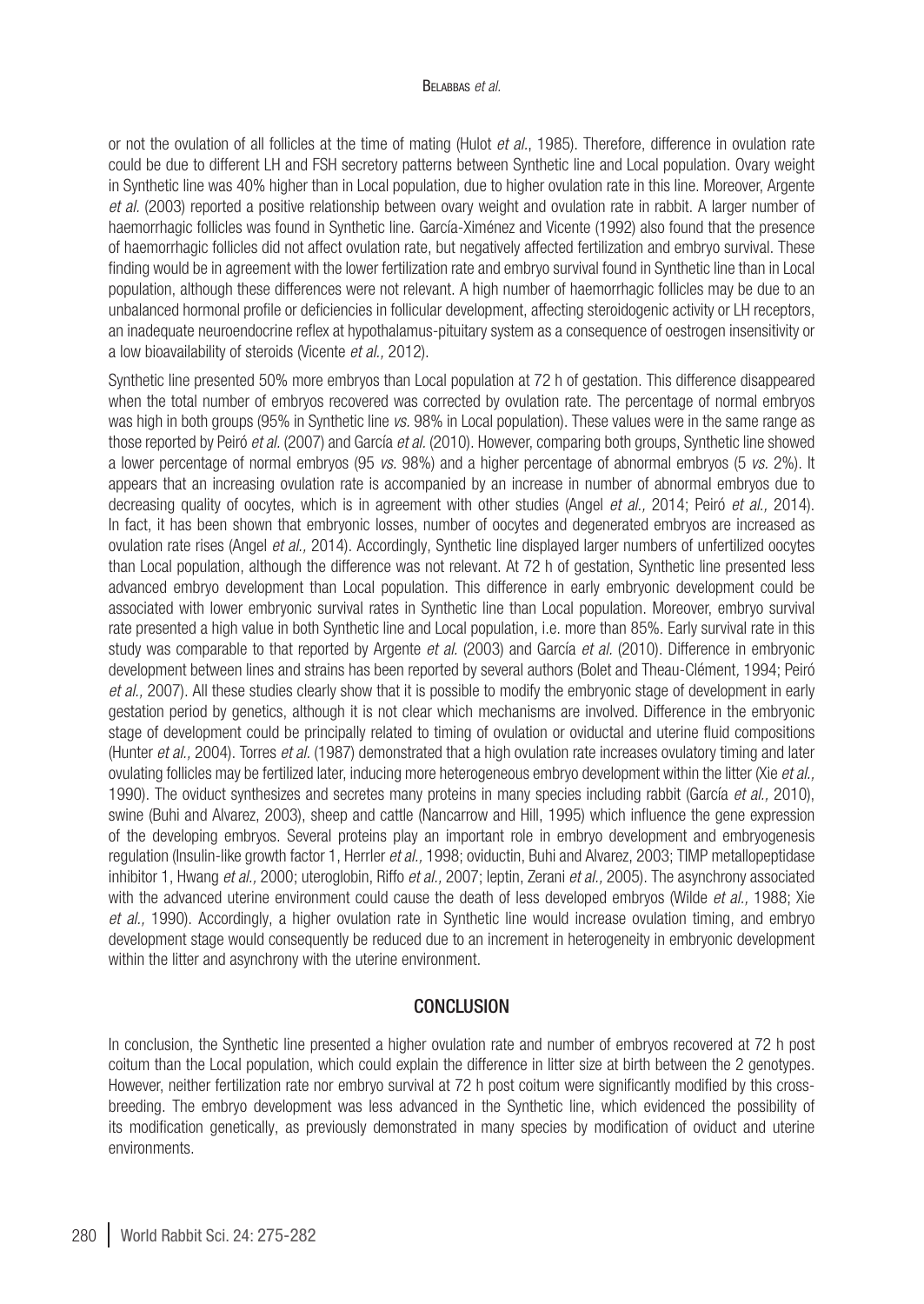Acknowledgment: The authors are very grateful to A. Blasco, Professor of Animal Breeding and Genetics, for his valuable contribution to this experiment.

#### **REFERENCES**

- Angel M.A., Gil M.A., Cuello C., Sanchez-Osorio J., Gomis J., Parrilla I., Vila J., Colina I., Diaz M., Reixach J., Vazquez J.L., Vazquez J.M., Roca J., Martinez E.A. 2014. The effects of superovulation of donor sows on ovarian response and embryo development after nonsurgical deep-uterine embryo transfer. *Theriogenology, 81: 832-839. [doi:10.1016/j.](http://dx.doi.org/10.1016/j.theriogenology.2013.12.017) [theriogenology.2013.12.017](http://dx.doi.org/10.1016/j.theriogenology.2013.12.017)*
- Argente M.J., Santacreu M.A., Climent A., Blasco A. 2003. Relationships between uterine and fetal traits in rabbit selected on uterine capacity. *J. Anim. Sci., 81: 1265-1273. [doi:10.2527/2003.8151265x](http://dx.doi.org/10.2527/2003.8151265x)*
- Belabbas R., AinBaziz H., Ilès I., Zenia S., Boumahdi Z., Boulbina I., Temim S. 2011. Study of prolificacy and its main biological components in rabbits of local Algerian population (*Oryctolagus cuniculus*). *Livest. Res. Rur. Dev., 23: 61*.
- Blasco A. 2005. The use of Bayesian statistics in meat quality analyses: a review. *Meat Sci., 69: 115-122. [doi:10.1016/j.](http://dx.doi.org/10.1016/j.meatsci.2004.06.012) [meatsci.2004.06.012](http://dx.doi.org/10.1016/j.meatsci.2004.06.012)*
- Brun J.M., Baselga M. 2004. Analysis of reproductive performances during the formation of a rabbit synthetic strain. *In Proc.: 8th World Rabbit Congress, September 7-10, 2004, Puebla, Mexico, 32-37.*
- Bolet G., Theau-Clément M. 1994. Fertilisation rate and preimplantation embryonic development in two rabbit strains of different fecundity, in purebreeding and crossbreeding. *Anim. Reprod. Sci., 36: 153-162. [doi:10.1016/0378-](http://dx.doi.org/10.1016/0378-4320(94)90062-0) [4320\(94\)90062-0](http://dx.doi.org/10.1016/0378-4320(94)90062-0)*
- Buhi W.C., Alvarez I.M. 2003. Identification, characterization and localization of three proteins expressed by porcine oviduct. *Theriogenology, 60: 225-238. [doi:10.1016/S0093-](http://dx.doi.org/10.1016/S0093-691X(03)00027-X) [691X\(03\)00027-X](http://dx.doi.org/10.1016/S0093-691X(03)00027-X)*
- Ford S.P., Vonnahme K.A., Wilson M.E. 2002. Uterine capacity in the pig reflects a combination of uterine environment and conceptus genotype effects. *J. Anim. Sci., 80(E. Suppl. 1), E66-E73.*
- Gacem M., Lebas F. 2000. Rabbit husbandry in Algeria. Technical structure and evaluation of performances. *World Rabbit Sci., 8(Suppl. 1): B75-80.*
- Gacem M., Zerrouki N., Lebas F., Bolet G., 2008. Strategy of developing rabbit meat in Algeria: creation and selection of a synthetic strain. *In Proc.: 9th World Rabbit Congress, June 10-13, 2008, Verona, Italy, 85-89*.
- García M.L., Peiró R., Argente M.J., Merchán M., Folch J.M., Blasco A., Santacreu M.A. 2010. Investigation of the oviductal glycoprotein 1 (*OVGP1*) gene associated with embryo survival and development in the rabbit. *J. Anim. Sci, 88: 1597-1602. [doi:10.2527/jas.2009-2042](http://dx.doi.org/10.2527/jas.2009-2042)*
- García-Ximénez F., Vicente J.S. 1992. Effect of ovarian cystic or haemorrhagic follicles on embryo recovery and survival after transfer in hCG-ovulated rabbits. *Reprod. Nutr. Dev., 32: 143- 149. [doi:10.1051/rnd:19920207](http://dx.doi.org/10.1051/rnd:19920207)*
- Geisert R.D., Schmitt R.A.M. 2002. Early embryonic survival in the pig: Can it be improved? *J. Anim. Sci., 80: (E. Suppl.1), E54-E65. [doi:10.2527/animalsci2002.0021881200800ES1](http://dx.doi.org/10.2527/animalsci2002.0021881200800ES10009x) [0009x](http://dx.doi.org/10.2527/animalsci2002.0021881200800ES10009x)*
- Geyer C.J. 1992. Practical Markow Chain Monte Carlo. *Statist. Sci., 7, 473-483. [doi:10.1214/ss/1177011137](http://dx.doi.org/10.1214/ss/1177011137)*
- Herrler A., Krusche A.C., Beier H.M. 1998. Insulin and insulinelike growth factor-I promote rabbit blastocyst development and prevent apoptosis. *Biol. Reprod., 59: 1302-1310. [doi:10.1095/biolreprod59.6.1302](http://dx.doi.org/10.1095/biolreprod59.6.1302)*
- Holt M., Vangen O., Farstad W. 2004. Components of litter size in mice after 110 generations of selection. *Reproduction, 127: 587-92. [doi:10.1530/rep.1.00118](http://dx.doi.org/10.1530/rep.1.00118)*
- Hulot F., Mariana J.C., Gattiau G. 1985. Effet du génotype, de l'âge et de la saison sur les follicules préovulatoires de la lapine 8 heures après la saillie. *Reprod. Nutr. Dev., 25: 17-32. [doi:10.1051/rnd:19850102](http://dx.doi.org/10.1051/rnd:19850102)*
- Hunter M.G., Robinson R.S., Mann G.E., Webb R. 2004. Endocrine and paracrine control of follicular development and ovulation rate in farm species. *Anim. Reprod. Sci., 83: 461-477. [doi:10.1016/j.anireprosci.2004.05.013](http://dx.doi.org/10.1016/j.anireprosci.2004.05.013)*
- Hwang W., Kim H., Lee E., Lim J., Roh S., Shin T., Hwang K., Lee B. 2000. Purification and embryotrophic roles of tissue inhibitor of metalloproteinase-1 in development of "HanWoo" (*Bos taurus coreanae*) oocytes co-cultured with bovine oviduct epithelial cells. *J. Vet. Med Sci., 62: 1-5. [doi:10.1292/](http://dx.doi.org/10.1292/jvms.62.1) [jvms.62.1](http://dx.doi.org/10.1292/jvms.62.1)*
- Nancarrow C.D., Hill J.L. 1995. Oviduct proteins in fertilization and early embryo development. *J. Reprod. Fertil., (Suppl) 49: 3-13.*
- Peiró R., Santacreu M.A., Climent A., Blasco A. 2007. Early embryonic survival and embryo development in two lines of rabbits divergently selected for uterine capacity. *J. Anim. Sci., 85: 1634-1639. [doi:10.2527/jas.2006-737](http://dx.doi.org/10.2527/jas.2006-737)*
- Peiró R., Gallego M., Blasco A., Santacreu M.A., 2014. The effect of unilateral ovariectomy on early embryonic survival and embryo development in rabbits. *World Rabbit Sci., 22: 123- 127. [doi:10.4995/wrs.2014.2105](http://dx.doi.org/10.4995/wrs.2014.2105)*
- Ragab M., Sánchez J.P., Mínguez C., Vicente J.S., Baselga M. 2014. Litter size components in a full diallel cross of four maternal lines of rabbits. *J. Anim. Sci., 92: 3231-3236. [doi:10.2527/jas.2013-7286](http://dx.doi.org/10.2527/jas.2013-7286)*
- Riffo M., González K.D., Nieto A., 2007. Uteroglobin induces the development and cellular proliferation of the mouse early embryo. *J. Exp. Zool., 307A: 28-34. [doi:10.1002/jez.a.342](http://dx.doi.org/10.1002/jez.a.342)*
- Salvetti P., Guérin P., Theau-Clément M., Hurtaud J., Beckers J.F., Joly T. 2007. Essais d'amélioration de la production d'embryons chez la lapine. *In Proc.: 12èmes Journées de la Recherche Cunicole, 27-28 Novembre 2007, Le Mans, France, 41-44.*
- Santacreu M.A., Mocé M.L., Climent A., Blasco A. 2005. Divergent selection for uterine capacity in rabbits. II. Correlated response in litter size and its components estimated with a cryopreserved control population. *J. Anim. Sci., 83: 2303- 2307. [doi:10.2527/2005.83102303x](http://dx.doi.org/10.2527/2005.83102303x)*
- Sorensen D., Gianola D. 2002. Likelihood, bayesian, and MCMC Methods in quantitative genetics. *Springer Science and Business Media. [doi:10.1007/b98952](http://dx.doi.org/10.1007/b98952)*
- Torrès S., Hulot F., Sevellec C. 1987. Early stages of embryonic development in two rabbit genotypes. *Reprod. Nutr. Dev., 27: 715-719. [doi:10.1051/rnd:19870511](http://dx.doi.org/10.1051/rnd:19870511)*